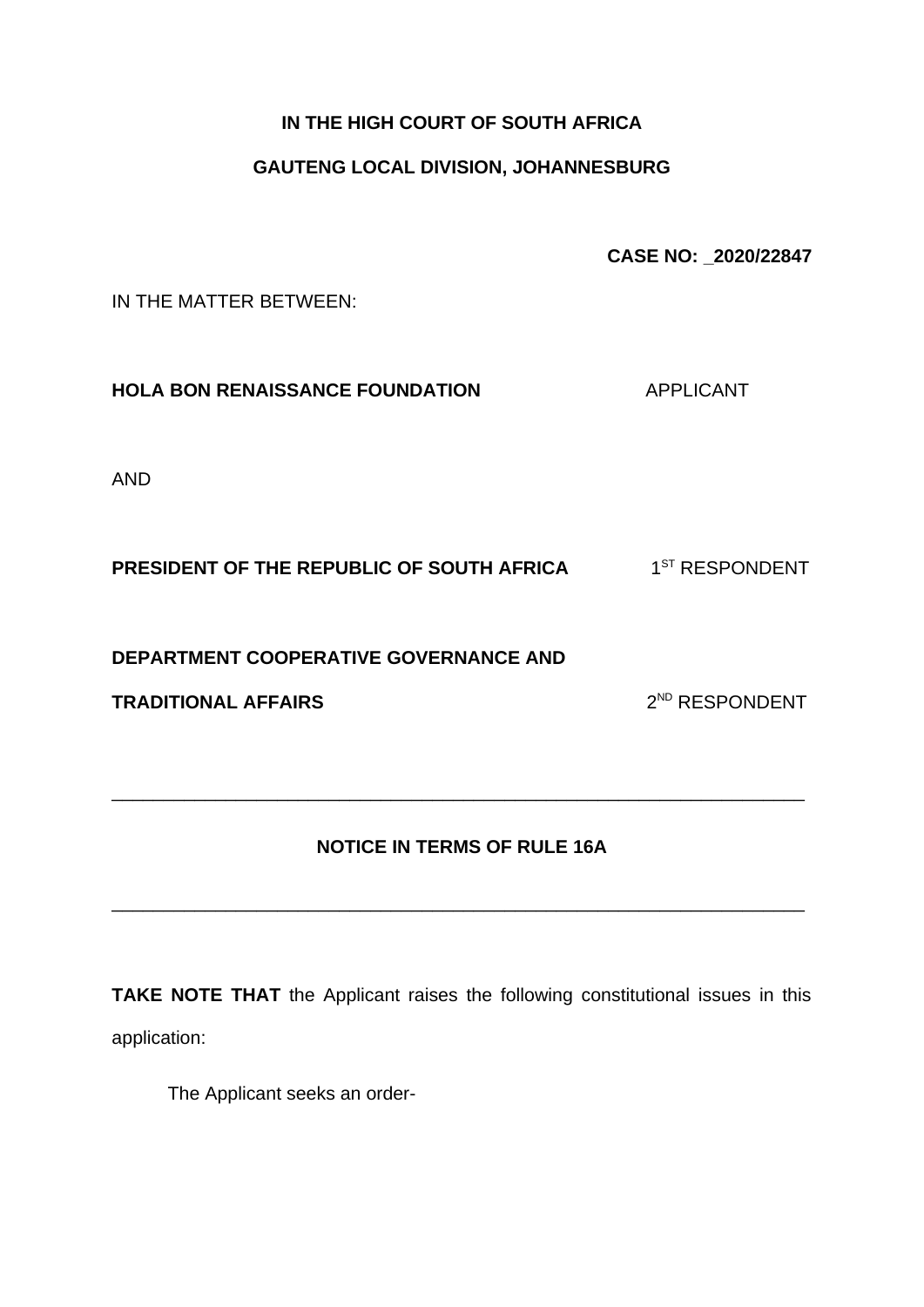- 1. Declaring the sourcing of Covid19 vaccine for the 10%(percent) of the South African population is irrational, unlawful and unconstitutional
- 2. Declaring that the classification Coronavirus as the national disaster in terms of National Disaster Management Act 57 of 2002 is irrational, unlawful and unconstitutional.
- 3. Declaring that the Disaster Management regulations of Coronavirus lockdown from level five (5) to level one (1), issued in terms of section 27(2) of National Disaster Management Act are irrational, unlawful and unconstitutional.
- 4. Declare to set aside the Disaster Management regulations of Coronavirus lockdown from level five (5) to level one (1), issued in terms of section 27(2) of National Disaster Management Act, which violates sections 12 (1), 15(1), 21(1), 23(1), 27 and 28 of the Constitution of the Republic of South Africa Act 108 of 1996.
- 5. Directing the first to second respondent to review, adjust, align and update the threshold that classifies a National disaster within the National Disaster Management Act.
- 6. Directing the first to second respondent to classify, priorities and categorizes all national disaster under the South African material condition and context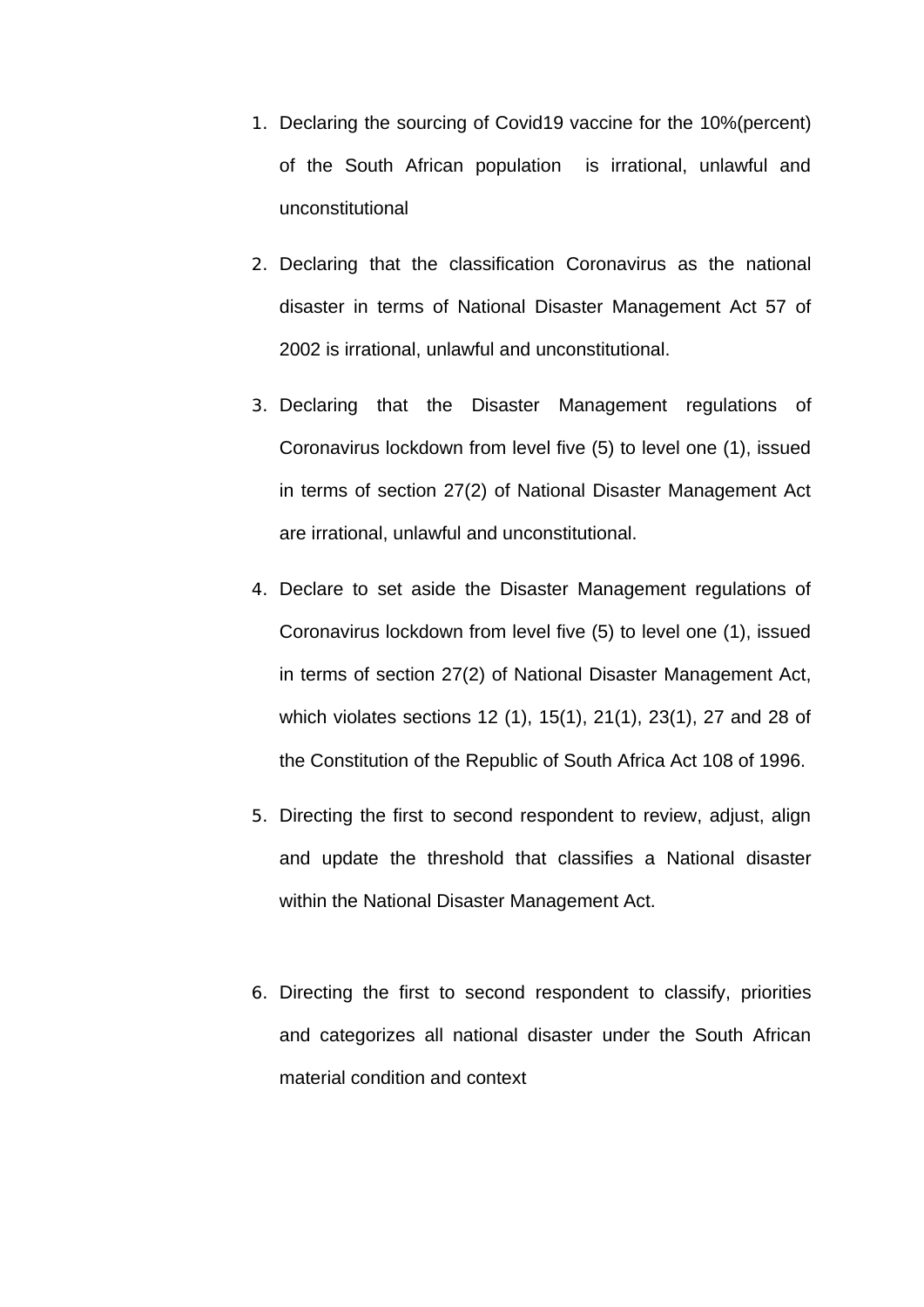- 7. Declaring that the respondent has failed to consider the limitation of their imposed regulation on the rights guaranteed in the Bill of Rights of the constitution
- 8. Declaring that the Coronavirus is a health-related matter and not a disaster in its nature, within the definition and meaning in terms of the National Disaster Management Act.
- 9. Declaring the establishment of an independent committee made up of panel of expects both in in the country and international to compile and validate the country and a global report on Covid19, and be tabled before the executive , legislature and the nation
- 10.That the order be with effect from delivery of judgment shall not retrospectively
- 11.Directing that this application be referred to oral evidence on any point cannot be decided on papers *alternatively* be referred to trial, if material disputes arises on papers.

Costs of Suit; and

**TAKE FURTHER NOTE THAT** any interested party in a constitutional issue raised in this application may, with written consent of all the parties to the proceedings (given less than twenty court days after the date of this notice) be admitted as *amicus curiae* upon such terms and conditions as may be agreed upon in writing by the parties.